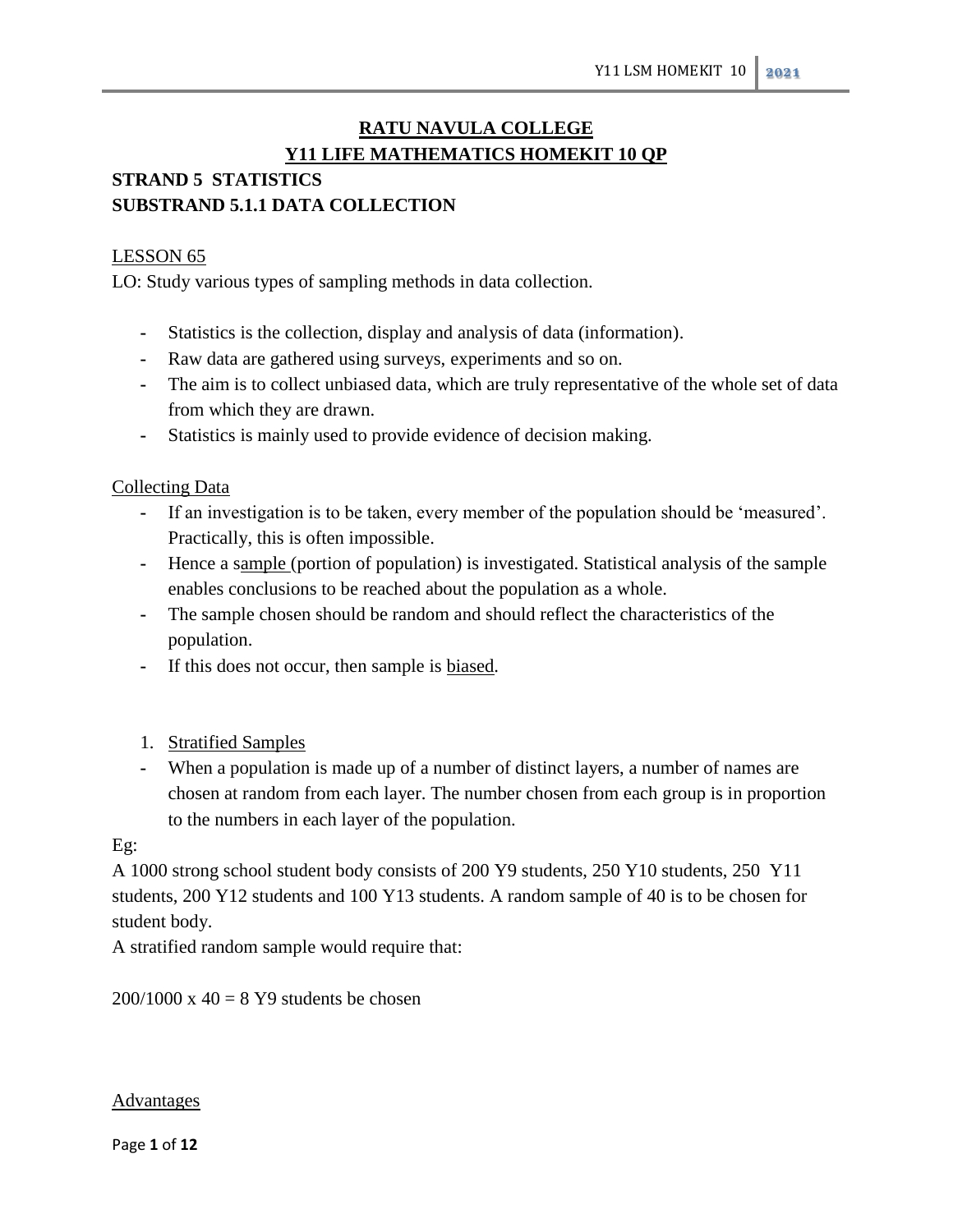- **-** Highest precision
- **-** Captures specific groups
- **-** Disproportionate sampling possible.
- **-** Ensures high degree of representatives of all the layers in population.

## **Disadvantages**

- **-** Requires advance knowledge of population
- **-** Time consuming and tedious (more complex to analyze data and compute sampling errors)
- 2. Cluster Sampling
- **-** Researcher creates multiple clusters of people from population where they are indicative of homogeneous characteristics and have equal chance of being a part of the sample.

## Example

If an organization is looking to survey the performance of smartphones across a country, they can divide entire country's population into cities (clusters) and select further towns with the highest population and also filter those using mobile devices.

## **Advantages**

- **-** Very efficient. Consumes less time and cost. (requires fewer resources)
- **-** Convenient access
- **-** Data accuracy (high reliability)
- **-** Ease of implementation (more feasible)

## **Disadvantages**

- **-** Prone to biases. (inferences about entire population would be biased as well)
- **-** High sampling error
- **-** Difficult to implement
- **-** Difficult to analyse
- **-** Lowest precision. (Imprecise results with improper clusters.)
- 3. Systematic Sampling
- **-** Researcher chooses elements from a target population by selecting a random starting point and selects sample members after a fixed 'sampling inyerval'.

Eg: In school, while selecting the captain of a sports team, most of our coaches asked us to call out numbers such as (1-n) and the students with a random number is decided by coach.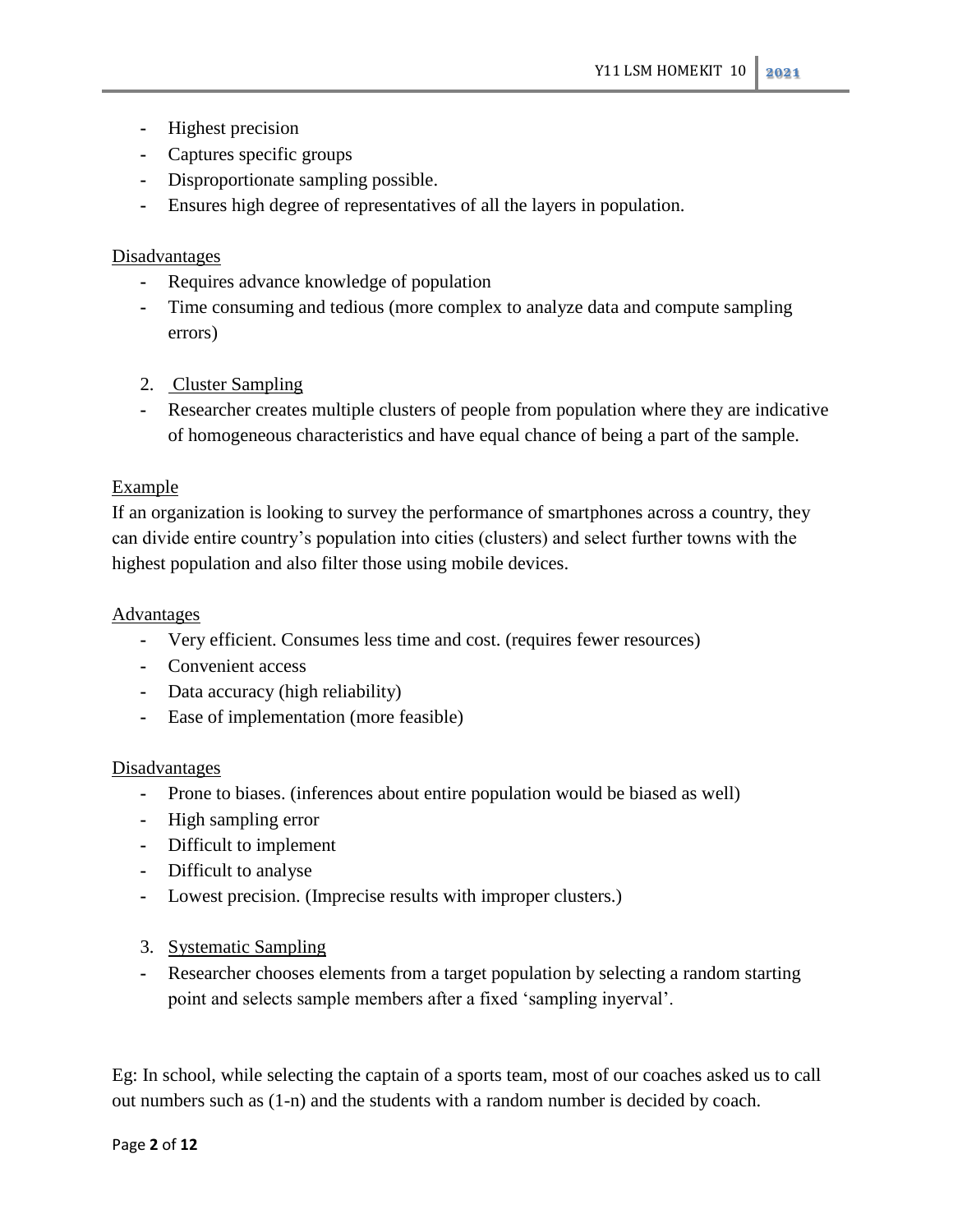## Advantages

- **-** High precision
- **-** Easy to analyze data and compute sampling errors
- **-** No need to use a table of random numbers.

#### Disadvantages

- **-** Less random.
- **-** May not be efficient
- **-** May not capture specific groups
- **-** Ordering of elements in sampling frame can create biases
- 4. Random Sampling
- **-** Where every member of the population has the same, chance of being chosen for the sample (equal probability).

\*Note: when whole population is surveyed, the survey is known as **census**. In Fiji, census is conducted every 10 years.

#### Advantages

- **-** Ensures high degree of representatives.
- **-** Requires little advance knowledge of population

## **Disadvantages**

- **-** Time consuming and tedious.
- **-** May not be efficient
- **-** May not capture specific groups

## Activity

Determine the type of sampling used in the following scenario:

- 1. Divide the users of the Internet into different age groups and then select a random sample from each age group to survey about the amount of time they spend on the Internet each month.
- 2. Ms. Prasad samples her class by selecting every third person on her class list.
- 3. Ms. Mala samples her class by selecting all students sitting at group 1 and group 5 in her classroom.
- 4. Ms. Naicker samples her class by picking 10 numbers from her hat and each number is assigned to a student.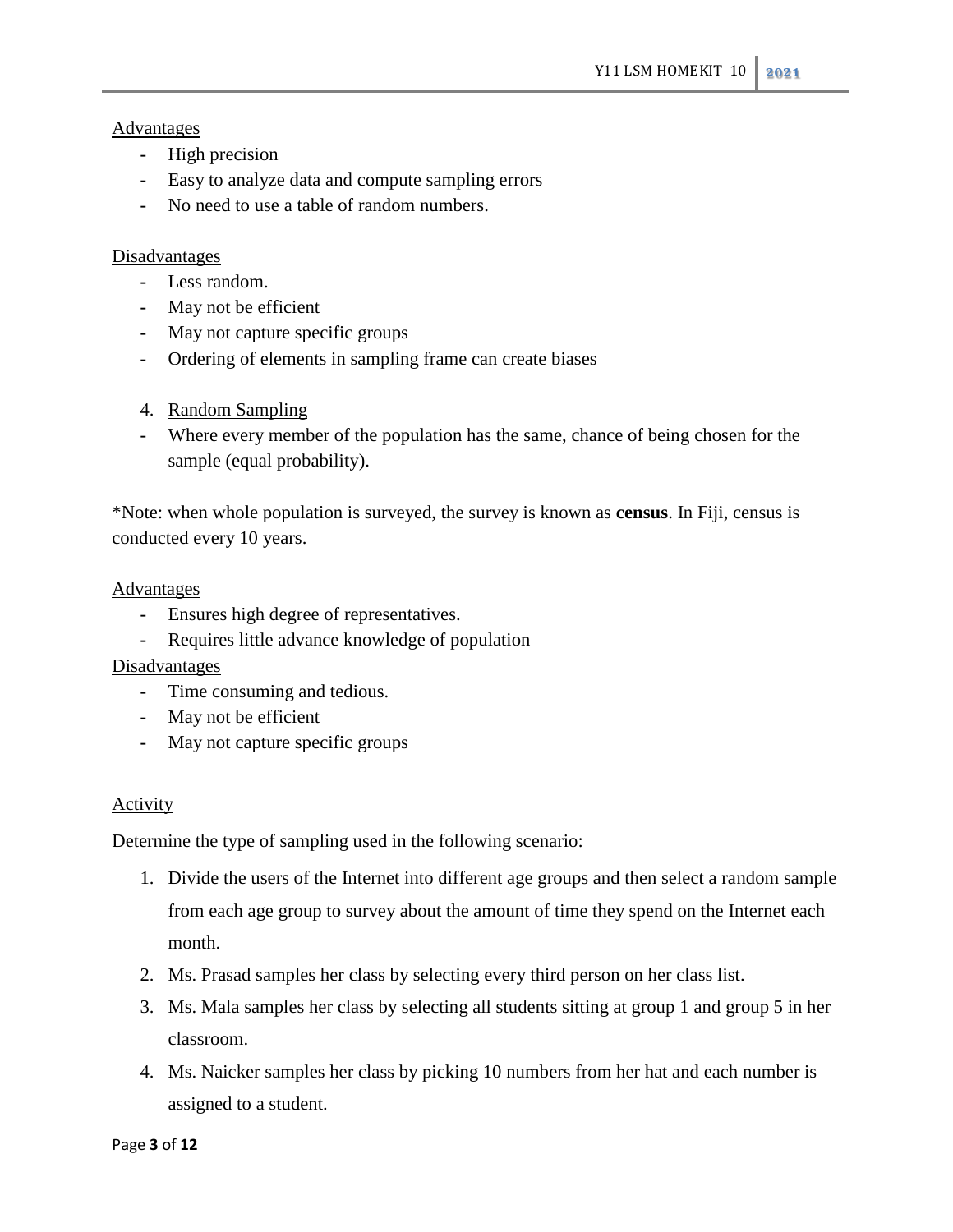## LESSON 66

LO: Select a sample from a sampling frame.

- **-** The larger the sample is (when compared to the population) the more reliable the results. Eg: A sample of 20 is ample for a population of 300 but not for a population of 3 million.
- **-** Factors such as cost and practically often determine the size of a sample.
- **-** A very small sample, although randomly selected, may not necessarily be a representative of the population.

## Activity

- 1. Kevin conducted a survey investigating the distance travelled by students to Ratu Navula College. He stood at the back gate and questioned the 25 students passing through the gate before the start of school.
- a. Is this method of choosing the sample a random selection?
- b. Could the sample be biased? Explain.
- 2. An owner of a supermarket has been granted a license to sell liquor. She decides to conduct a survey to discover what brands of beer she should stock. She decides to interview every fiftieth customer who enters the supermarket starting from 9am on a Monday. She continues until she has surveyed 100 customers.
	- a. Is the owner's sample a random sample?
	- b. Would the survey be biased? Explain.
	- c. Suggest ways in which the owner may obtain the information she wants.

## LESSON 67

LO: Organize and display data using tables.

- 1. Frequency Tables
- **-** The frequency table lists scores and the frequency of each of those scores.

## **Example:**

The maximum temperatures (in degrees Celsius ) and the relative humidity ( in percent ) for London for the month of July of a particular year, reported by the Meteorological Department are given below.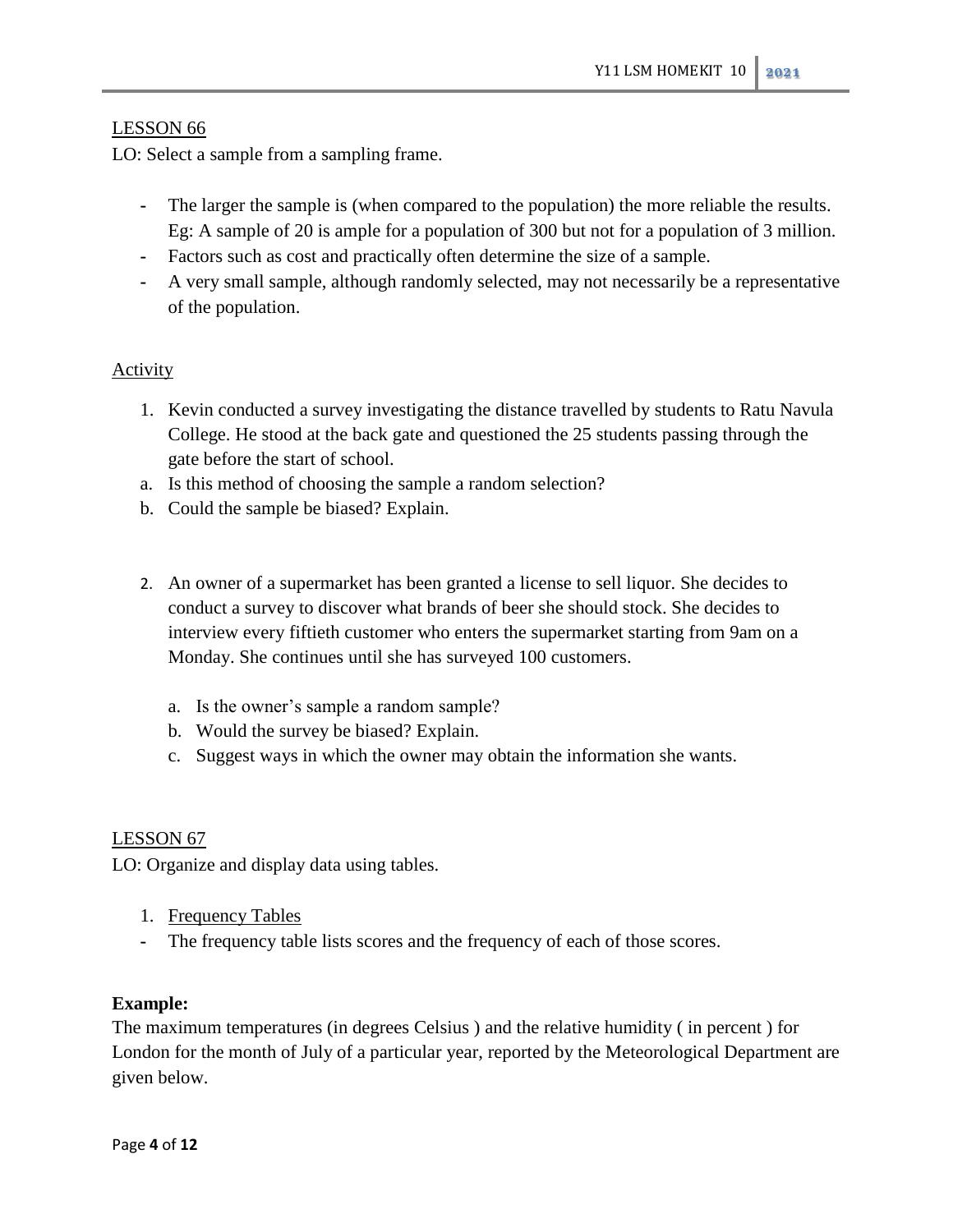# **Maximum temperatures (in degrees Celsius )**

32.5, 30.3, 33.8, 31.0, 28.6, 33.9, 33.3, 32.4, 30.4, 32.6, 34.7, 34.9, 31.6, 35.2, 35.3, 35.5, 36.4, 36.6, 37.0, 34.3, 32.5, 31.4, 34.4, 35.6, 37.3, 37.5, 36.9, 37.0, 36.3, 36.9, 36.7

| Maximum Temperatures | Tally marks | Frequency |
|----------------------|-------------|-----------|
| (in degrees)         |             |           |
| $28 - 30$            |             |           |
| $30 - 32$            | Ж           | 5         |
| $32 - 34$            | /// 7KK     |           |
| $34 - 36$            | 78X //      |           |
| $36 - 38$            | жі уж       |           |

## **Relative humidity ( in percent )**

90,97,92,95,93,95,93,85,83,85,83,77,83,77,74,60,71,65,74,80,87,82,81,76,61,63,58,58,56,57,54

| Relative Humidity<br>(in Per cent) | Tally marks | Frequency |
|------------------------------------|-------------|-----------|
| $50 - 60$                          | WΚ          | 5         |
| $60 - 70$                          | WW          |           |
| $70 - 80$                          | / MK        |           |
| $80 - 90$                          | /////////   |           |
| $90 - 100$                         | // ///K.    |           |

## Activity

The data below shows the mass of 40 students in a class. The measurement is to the nearest kg.

| 55 | 70 | 57 | 73 | 55 | 59 | 64 | 72 |
|----|----|----|----|----|----|----|----|
| 60 | 48 | 58 | 54 | 69 | 51 | 63 | 78 |
| 75 | 64 | 65 | 57 | 71 | 78 | 76 | 62 |
| 49 | 66 | 62 | 76 | 61 | 63 | 63 | 76 |
| 52 | 76 | 71 | 61 | 53 | 56 | 67 | 71 |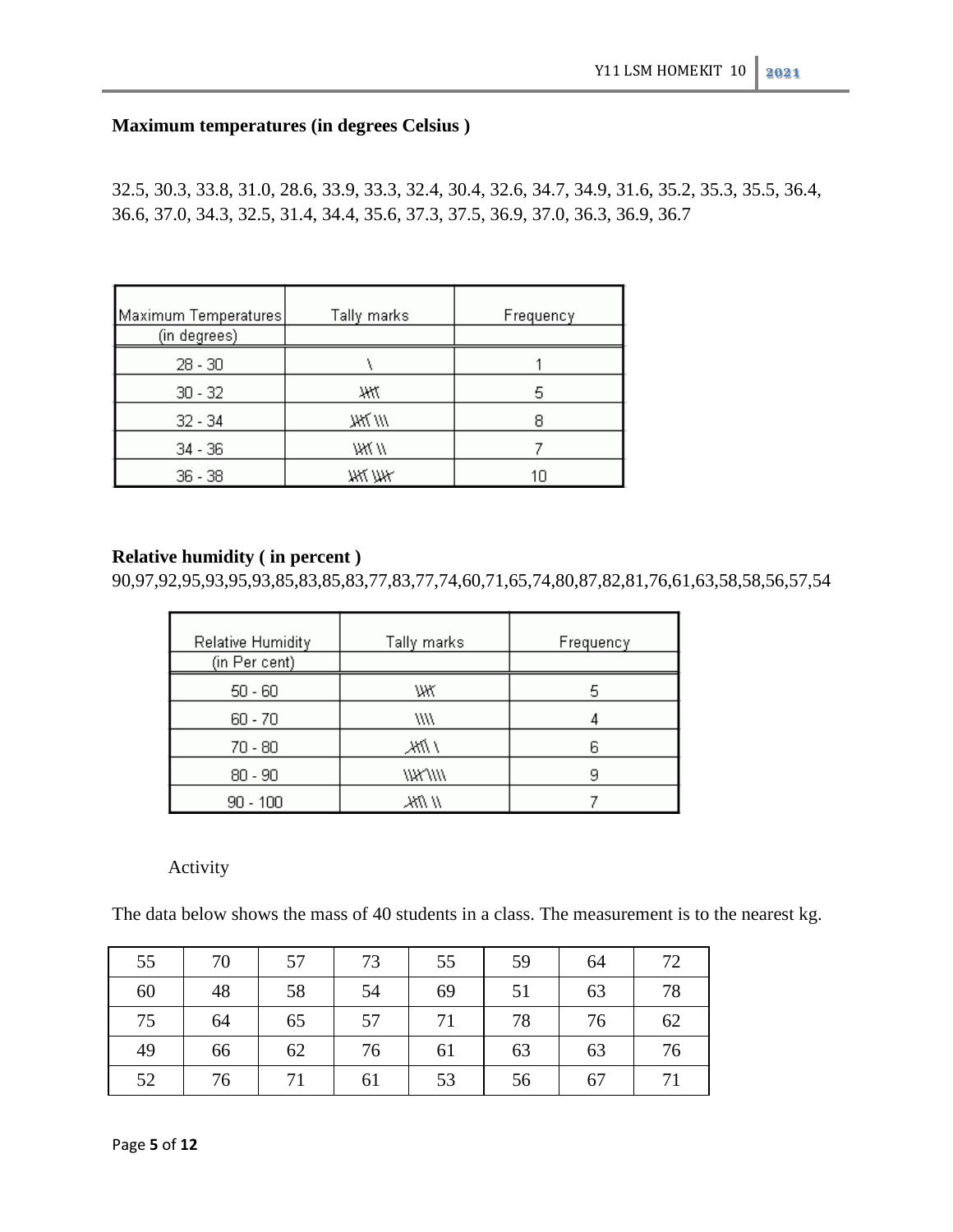| Mass (kg) | <b>Frequency</b> |
|-----------|------------------|
| $45 - 49$ |                  |
| $50 - 54$ |                  |
| $55 - 59$ |                  |
| $60 - 64$ |                  |
| $65 - 69$ |                  |
| $70 - 74$ |                  |
| $75 - 79$ |                  |

Complete the frequency table for the data using an appropriate scale.

## LESSON 68

LO: Organize and display data using line graphs

## **What Is A Line Graph?**

We may represent data using a line graph. A line graph is formed by joining the points given by the data with straight lines.

A **line graph** is usually used to show the **change of information over a period of time**. This means that the horizontal axis is usually a **time scale**, for example minutes, hours, days, months or years.

## **How to draw a line graph?**

- 1. Decide on a scale and interval.
- 2. Graph pairs of data and draw a line to connect each point.

## **How to interpret line graphs?**

By observing the upward or downward slant of the lines connecting the points, you can describe the trends in the data and predict future events.

## **Example 1:**

The table shows the daily earnings of a store for five days.

| Day      | Mon | Tues | Wed | Thurs | Fri |
|----------|-----|------|-----|-------|-----|
| Earnings | 300 | 450  | 200 | 400   | 650 |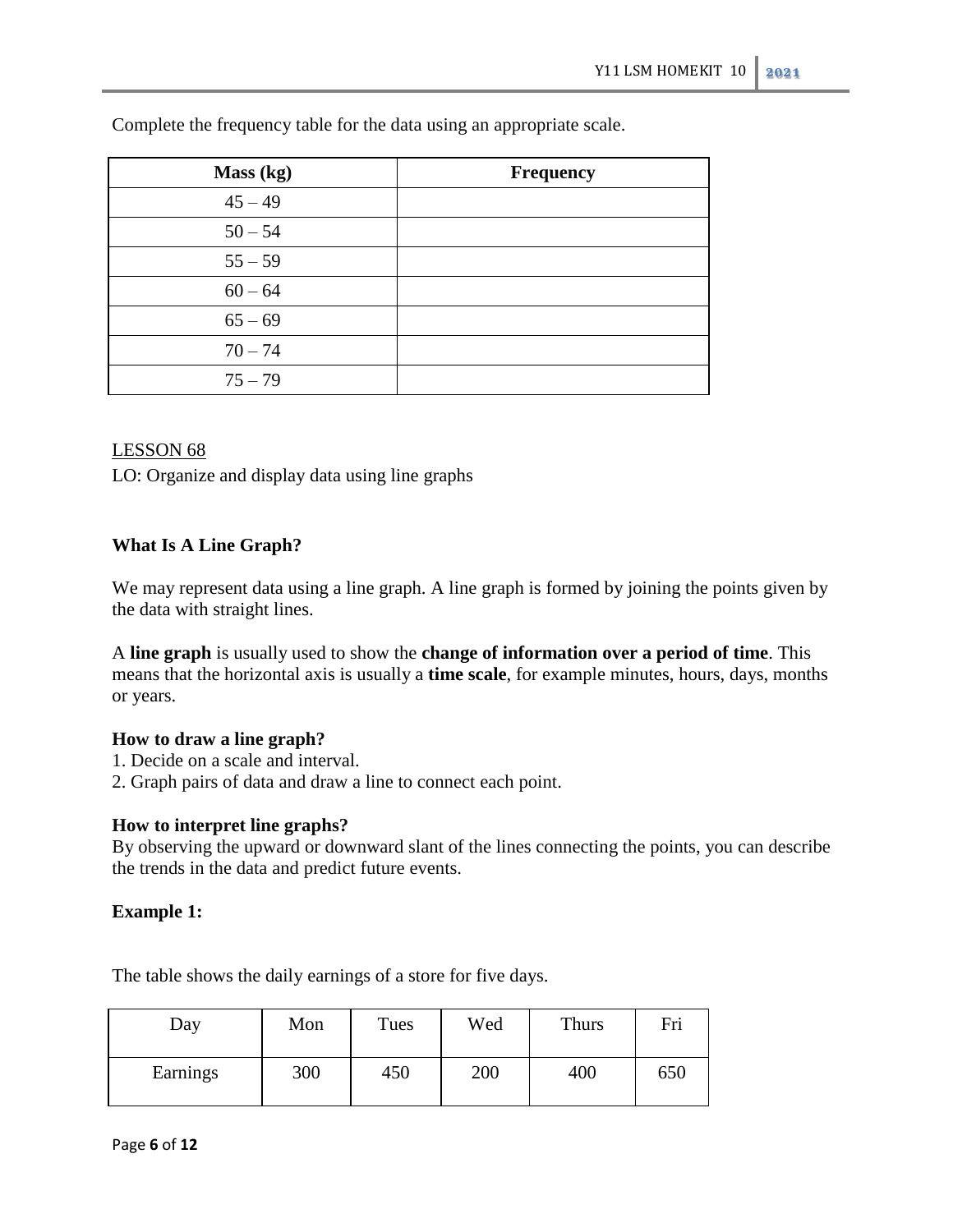- a) Construct a line graph for the frequency table.
- b) On which days were the earnings above \$ 400



b) The earnings were above \$ 400 on Tuesday and Friday.

# **Example 2:**

**Solution:**

The following line graph shows the total number of animals in a zoo.



- a) In which year did the zoo have the largest number of animals?
- b) What is the percentage increase of animals in the zoo from 1999 to 2001?

## **Solution:**

a) The zoo had the largest number of animals in 2002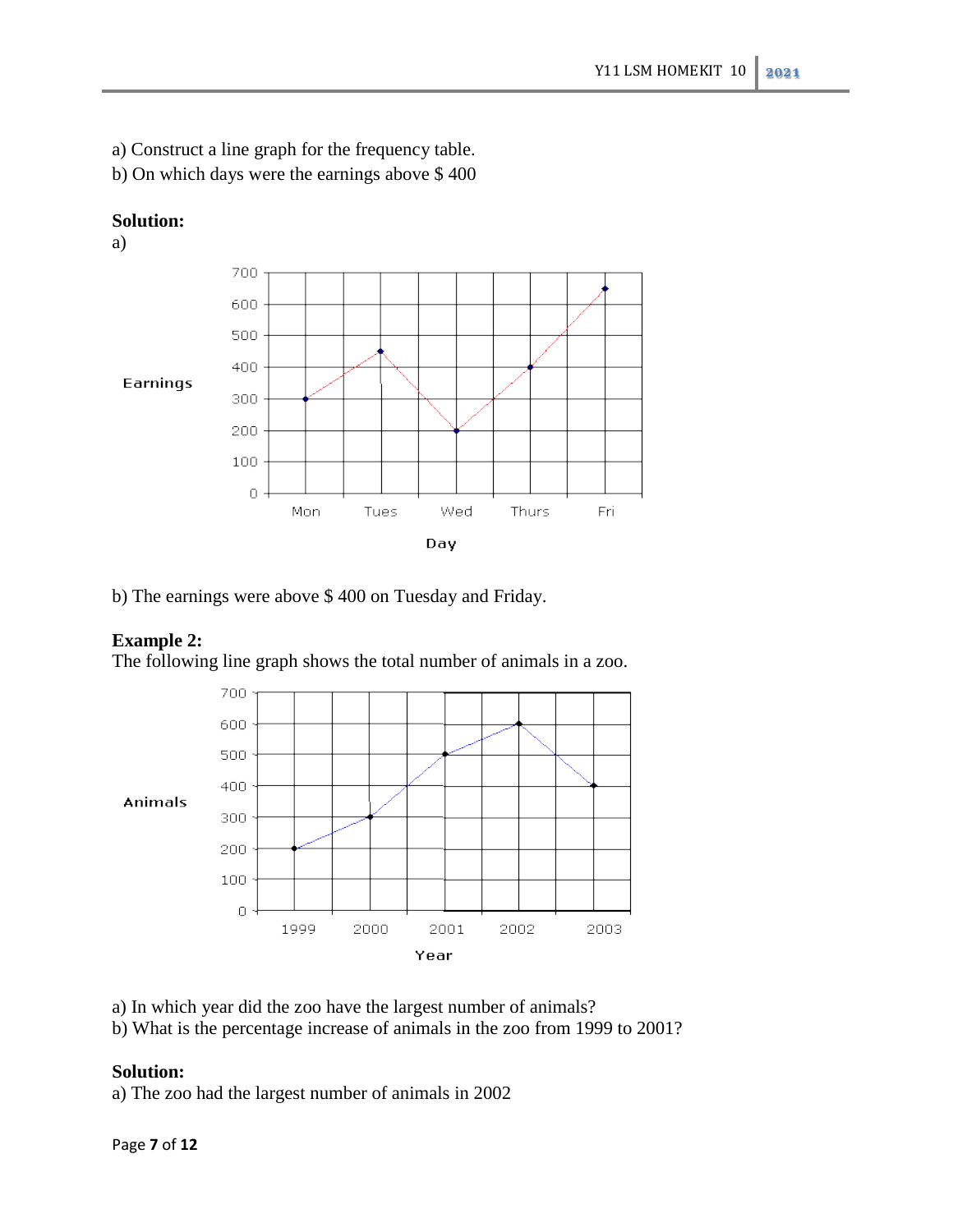b) The percentage increase of animals in the zoo from 1999 to 2001 is  $\frac{500-200}{200} \times 100\% = 150\%$ 

Multiple sets of related data can also be represented by using multiple lines on a line graph.

#### **Activity**

The table shows the daily sales in RM of different categories of items for five days.

| Day    | Mon | Tues | Wed        | Thurs | Fri |     |
|--------|-----|------|------------|-------|-----|-----|
| Drinks | 300 |      | 150<br>450 |       | 400 | 650 |
| Food   | 400 | 500  | 350        | 300   | 500 |     |

a) Construct a line graph for the frequency table.

b) On what days were the sales for drinks better than the sales for food?

c) What is the total earnings for food and drinks on Wednesday?

#### LESSON 69

LO: Organize and display data using Bar Graphs

A **bar graph** represents the data as vertical bars. The length of each bar is proportional to the amount that it represents.

When constructing a bar chart it is important to choose a suitable scale to represent the frequency.

#### **Example:**

The following table shows the number of visitors to a park for the months January to March.

| Month                     | <b>January</b> | <b>February</b> | <b>March</b> |  |
|---------------------------|----------------|-----------------|--------------|--|
| <b>Number of visitors</b> | 150            | 300             | 250          |  |

a) Construct a Bar Graph for the table.

b) What is the percentage of increase of visitors to the park in March compared to January?

c) What percentage of visitors came in February compared with total number of visitors over the three months?

## **Solution:**

a) If we choose a scale of 1:50 for the frequency then the bar graph will be: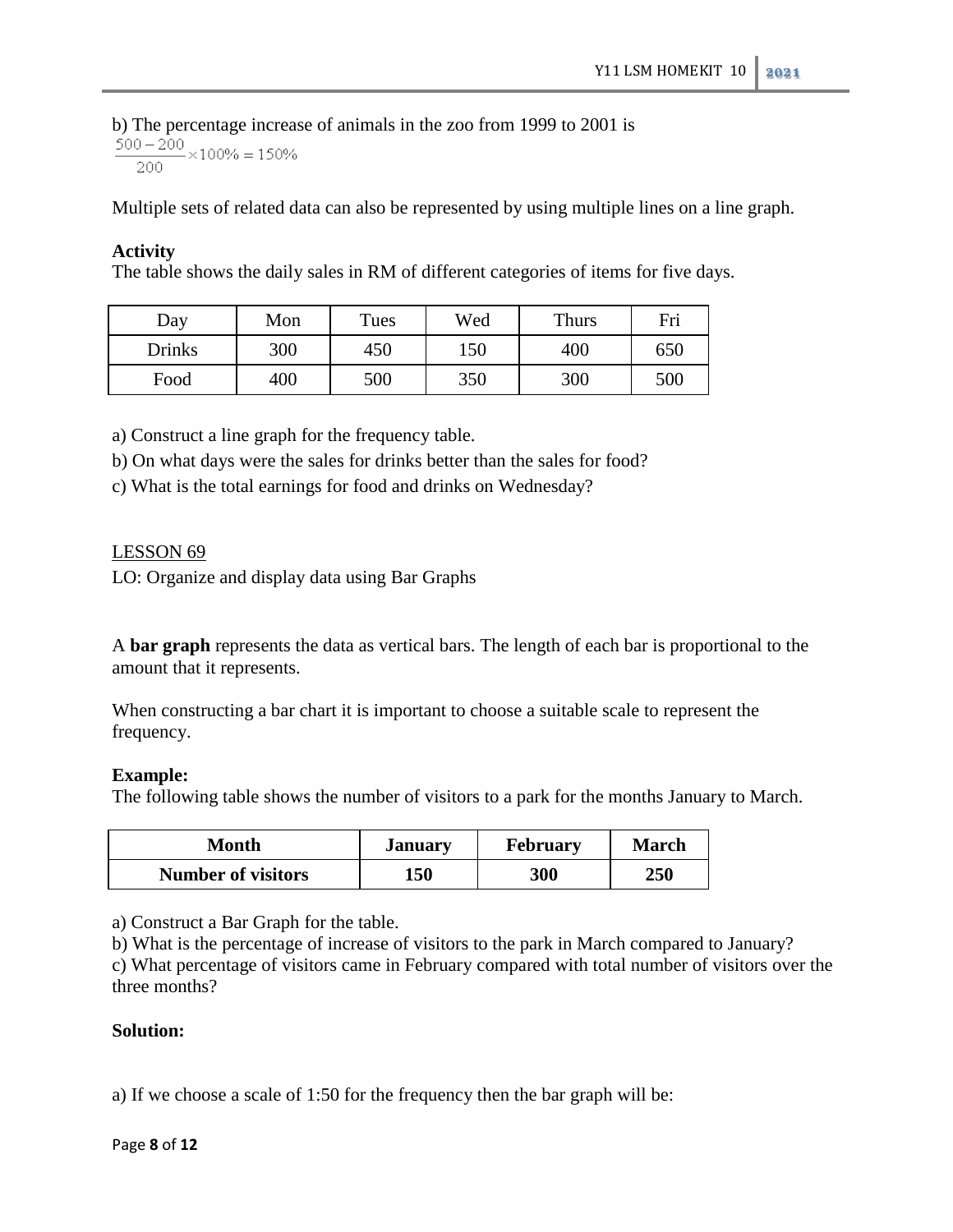

## b) Increase in March compared to January is

 $\frac{250-150}{150} \times 100 \% = 66.67 \%$ 

## c) Percentage of visitors in February compared to the total number of visitors is

 $\frac{300}{150+300+250} \times 100\% = 42.86\%$ 

## **Double Bar Chart**

The **double bar chart** is used when we want to represent two sets of data on the same chart. We can put the bars side by side or we may put the bars of one set of data on top of the bars of the other set of data.

A side by side chart is more useful when we compare the two sets of data (example: the number of adult visitors as compared to the number of child visitors); whereas the stacked chart emphasizes the totals of the two sets of data (example: total number of visitors).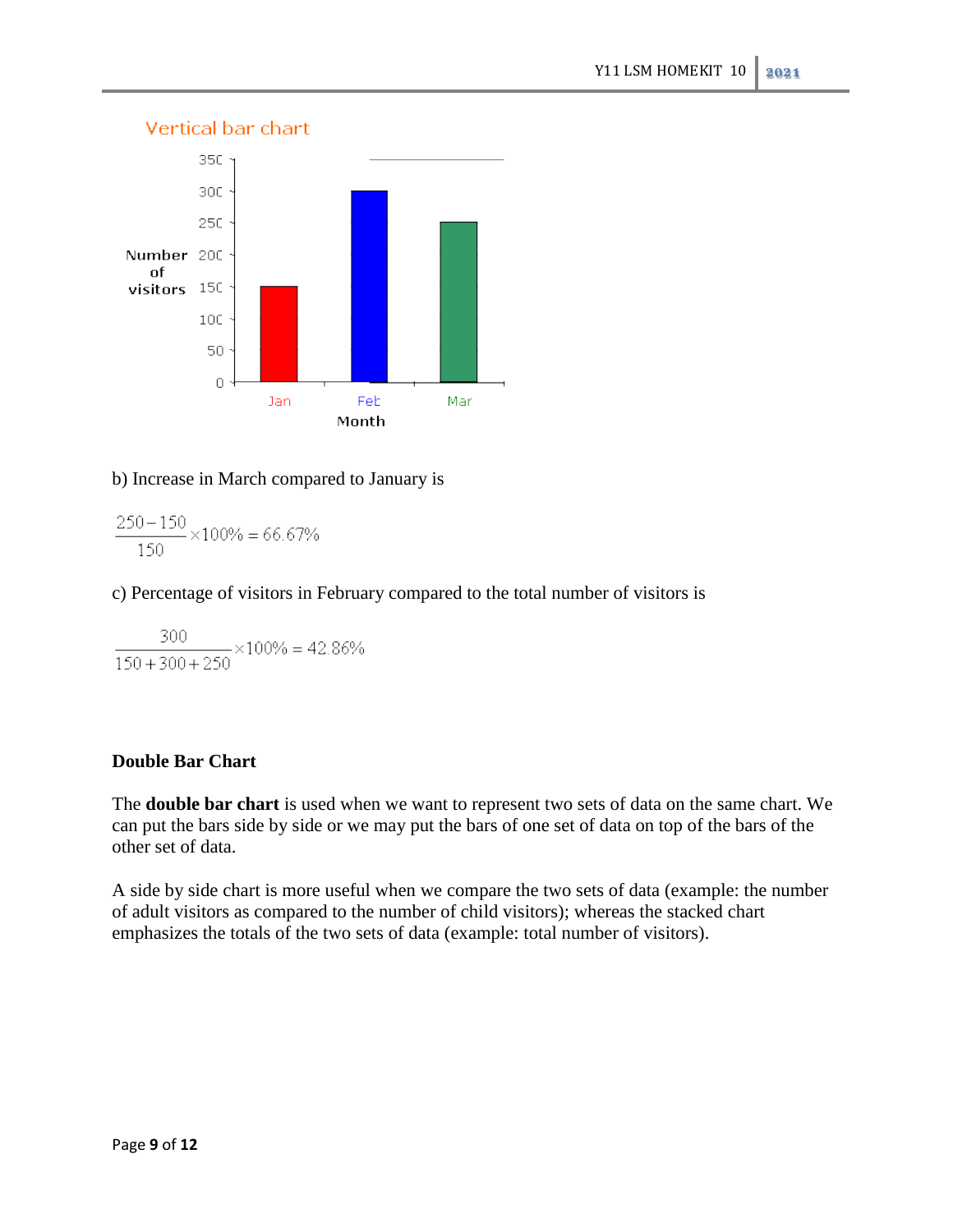## **Example:**

The following frequency graph shows the number of adult visitors and child visitors to a park. Construct a side by side double bar chart and a stacked double bar chart for the frequency table.

| Month                           | <b>April</b> | <b>May</b> | June |
|---------------------------------|--------------|------------|------|
| <b>Number of adult visitors</b> | 300          | 500        | 700  |
| <b>Number of child visitors</b> | 200          | 600        | 600  |

**Solution:**







#### **Stacked Double Bar Chart**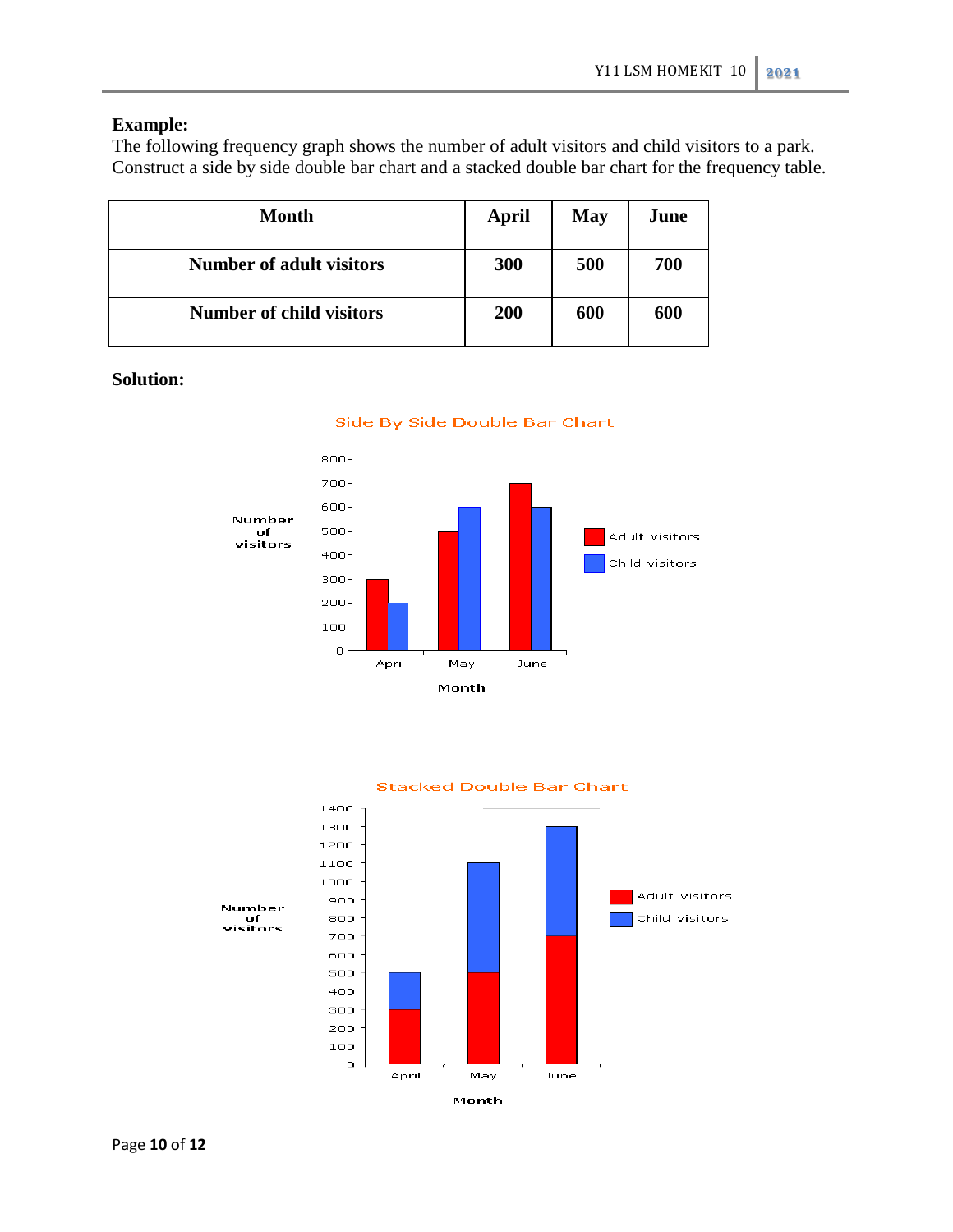## Activity

1. The weekly sale of pencil boxes in a stationary shop is given in the table below. Using a suitable scale, represent the given information on a bar graph.

#### **Days**

Mon, Tues, Wed, Thurs, Fri, Sat

### **Pencil Boxes Sold**

10, 25, 30, 40, 50, 10

(i) Draw and Write the title of the bar graph.

(ii) On which day were the maximum pencil boxes sold?

(iii) If the shopkeeper decides to close his shop for one more day each week, selection of which days would lead to minimum loss of sale and maximum loss of sale?

2. A survey of 36 students of a class was done to find out the mode of transport used by them while commuting to the school. The collected data is shown in the table given below. Represent the data in the form of a bar graph.

| <b>Mode of Transport</b> | <b>Number of Students</b> |
|--------------------------|---------------------------|
| Cycle                    | 6                         |
| <b>School Bus</b>        | 16                        |
| Walking                  | 10                        |
| Car                      | 4                         |

(i) Draw and give a suitable title for the graph.

(ii) How many students walk to school?

(iii) Which mode of transport is used by most of the students?

#### Page **11** of **12**